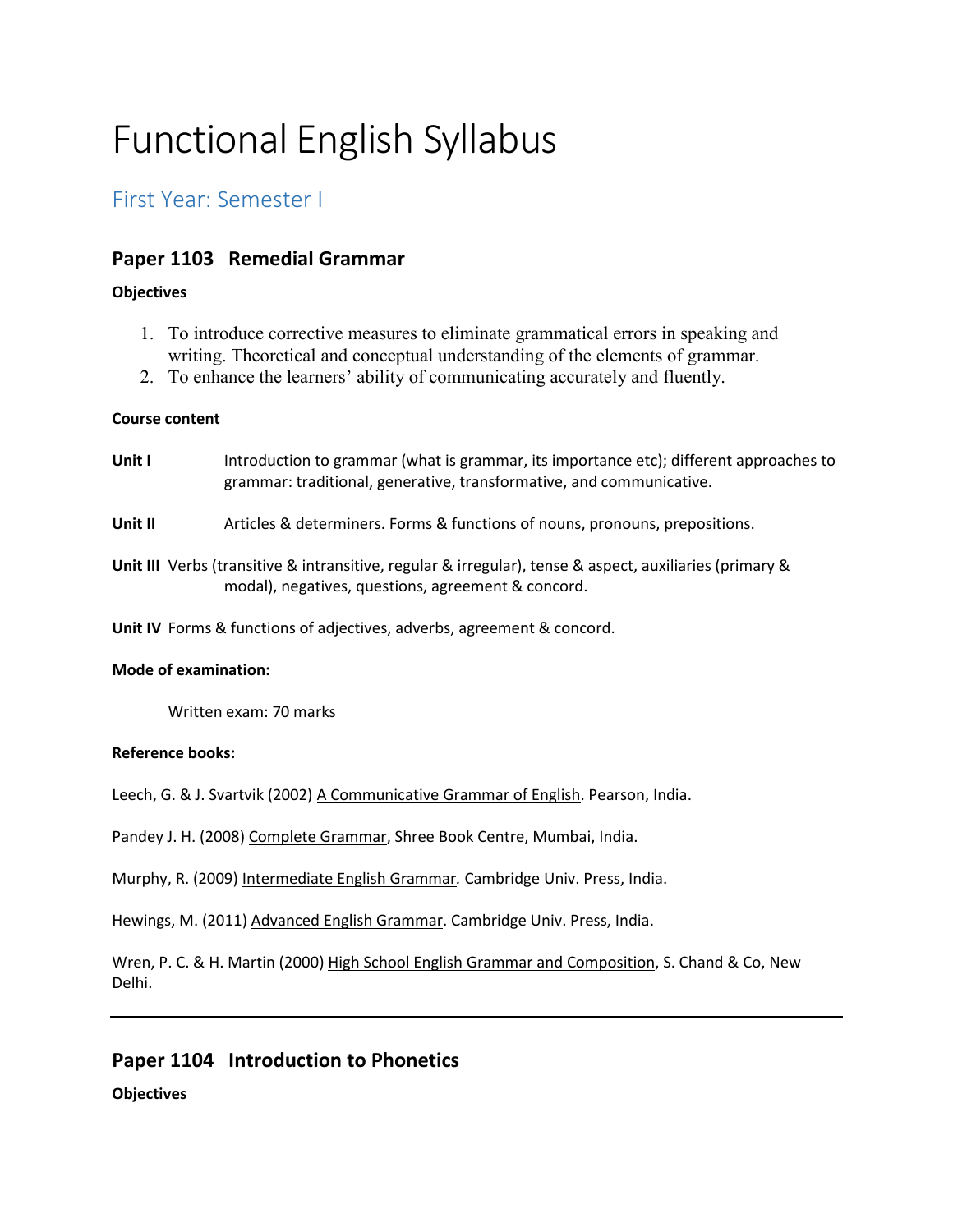- 1. To familiarise the learners with English sounds through listening.
- 2. To enable the learners to achieve accuracy in oral production by encouraging the use of a pronunciation dictionary (Oxford Advanced Learners' Dictionary).
- 3. To enable the learners to achieve an optimum level of intelligibility and fluency in speech.

### **Course Content**

| Unit I   | Introduction to linguistics and speech sounds (Ch. 2, 3, 4 and 5)       |
|----------|-------------------------------------------------------------------------|
| Unit II  | Description and classification of vowels (Ch. 7 & 10)                   |
| Unit III | Description and classification of consonants (Ch. 6 & 11)               |
| Unit IV  | Introduction to phonetic symbols, phonology & minimal pairs (Ch. 1 & 8) |

### **Mode of Examination:**

| Written:   | <b>40 marks</b> (all are to be objective type questions.)                 |
|------------|---------------------------------------------------------------------------|
| Viva voce: | <b>30 marks</b> (course based questions, reading/listening comprehension) |

### **Reference books:**

1. Balasubramanian, T. (2013) A Textbook of English Phonetics for Indian Students, 2<sup>nd</sup> Ed., Macmillan, New Delhi.

2. Sethi, J. and P. V. Dhamija (2007) A Course in Phonetics and Spoken English, 2<sup>nd</sup> Ed., Prentice Hall, New Delhi.

- 3. Oxford Advanced Learner's Dictionary,  $8^{th}$  Ed., Oxford, 2010.
- 4. Jones, Daniel: English Pronouncing Dictionary.

## First Year: Semester II

### **Paper 2103 Writing Skills**

### **Objectives**

- 1. To make learners familiar with the sub-skills of writing.
- 2. To enhance learners' writing skills.
- 3. To train learners in the use of specific formats of the written discourse.

### **Course content**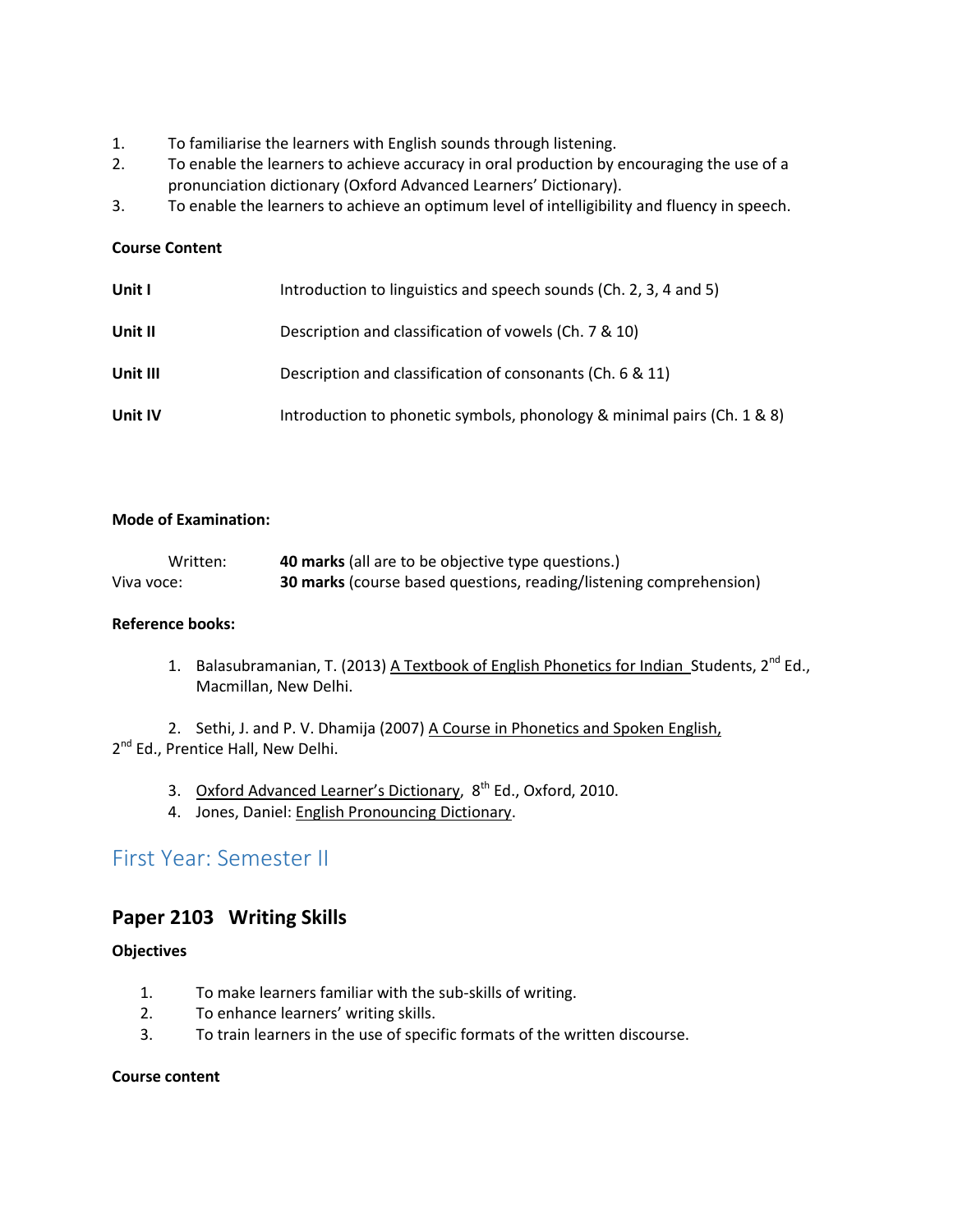- Unit I Mechanics of writing features and sub-skills linguistic and discoursal writings (cohesion, coherence, style, context and content, aesthetic function of language, literal and figurative language).
- **Unit II** Academic Writing / Technical Writing / Content Writing
- Unit III Story writing based on given outline.
- **Unit IV** Social Media (emails, blogs etc)

### **Mode of Examination:**

Written exam: 70 marks

#### **Reference books:**

- 1. Raman, M. & S. Sharma (2011) Communication Skills, OUP, New Delhi, India.
- 2. Lata, P. & S. Kumar (2011) Communication Skills, OUP, New Delhi, India.
- 3. Pandey J. H. (2008) Complete Grammar, Shree Book Centre, Mumbai, India.
- 4. Wren, P. C. & H. Martin (2000) High School English Grammar and Composition, S. Chand & Co., New Delhi.

### **Paper 2104 Introduction to Phonetics**

### **Course content**

| Written:<br>Viva voce:      | <b>40 marks</b> (all are to be objective type questions.)<br><b>30 marks</b> (course based questions, reading/listening comprehension) |
|-----------------------------|----------------------------------------------------------------------------------------------------------------------------------------|
| <b>Mode of Examination:</b> |                                                                                                                                        |
| Unit IV                     | Transcription of words and short sentences with primary stress and tonic accent                                                        |
| Unit III                    | Intonation in connected speech, Assimilation and Elision (Ch. 16 & 17)                                                                 |
| Unit II                     | Word accent and rhythm (Ch. 14 & 15)                                                                                                   |
| Unit I                      | The syllable and consonant clusters (Ch. 9 & 12)                                                                                       |

### **Reference books:**

Jones, Daniel: *English Pronouncing Dictionary*. Same as those suggested above for semester 3.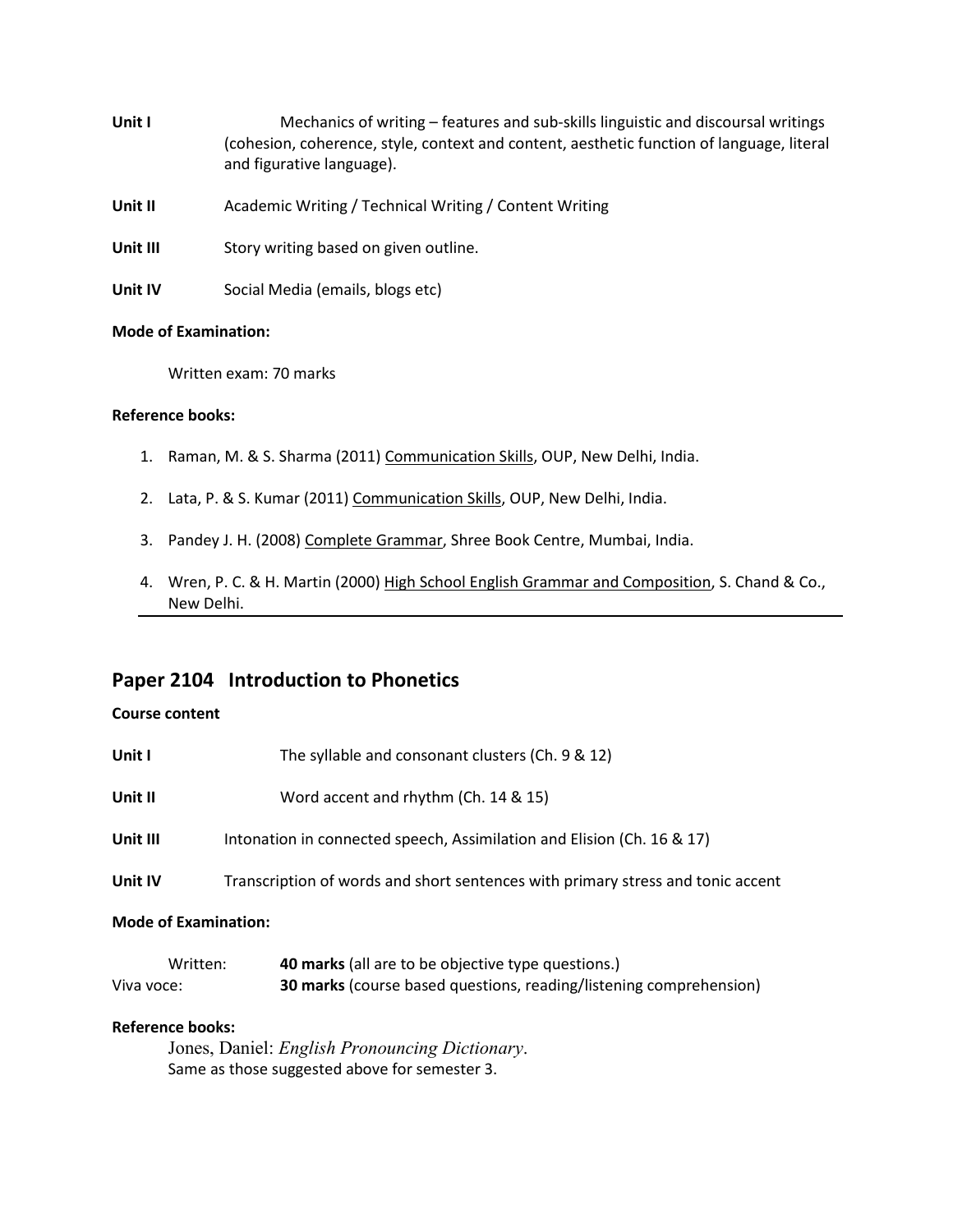# Second Year: Semester III

### **Paper 3103 Conversational Skills**

### **Objectives**

- 1. To introduce different social situations to learners for developing their conversational skills.
- 2. To enhance learners English language proficiency in social and work situations, particularly in spoken interaction.
- 3. To make learners aware of the special features of the format and style of informal communication through various modes.

#### **Course content**

- **Unit I** Mode face to face (interaction in formal and informal situations): greetings, replying to greetings, introducing others, welcoming, bidding farewell, appearing in an interview, talking about oneself (strengths and weakness, likes and dislikes, future plans, describing one's family etc.). Unit II Telephonic interactions: taking messages, making appointments, making enquiries regarding travel/hotel bookings, apologising, complaining, giving information etc.
- Unit III Mode face to face: public address/presentation through role play, simulation etc. Describing products and services, describing processes, answering trade enquiries, persuading people, giving opinions, presenting arguments, explaining, proposing, presenting a product (e.g. household appliances) or services (e.g. facilities provided by your hotel or company)

### **Mode of examination**

| Written:   | 40 marks                                                                         |
|------------|----------------------------------------------------------------------------------|
| Viva voce: | <b>30 marks</b> (public speaking, debate, ex tempore, presentations, reading and |
|            | listening comprehension)                                                         |

### **Reference books:**

- 1. Kumar, K. J. (2012) Mass Communication in India, 4<sup>th</sup> Ed., Jaico Publishing House, Mumbai.
- 2. Ravindran, R. K. (2000) Media in Development Arena, Indian Publishers, Delhi.
- 3. Raman, M. & S. Sharma (2011) Communication Skills, OUP, New Delhi, India.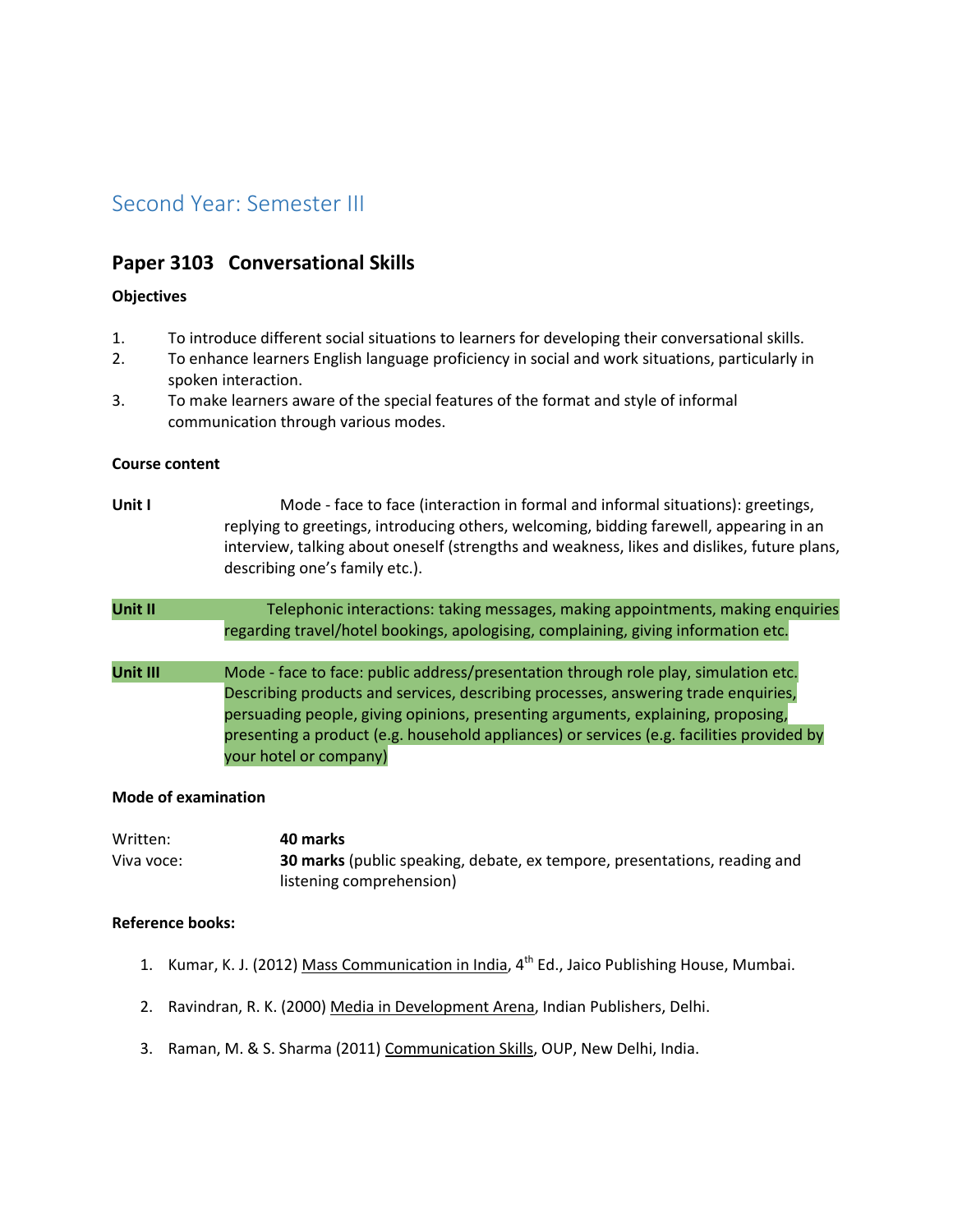# **Paper 3104 Radio and Television**

\_\_\_\_\_\_\_\_\_\_\_\_\_\_\_\_\_\_\_\_\_\_\_\_\_\_\_\_\_\_\_\_\_\_\_\_\_\_\_\_\_\_\_\_\_\_\_\_

### **Objectives**

- 1. To acquaint learners with the different mechanisms of Radio and TV broadcasting
- 2. To train learners in script writing and announcing for different purposes.

### **Course content**

| Unit I   | Voice anatomy and voice production. Evaluation of voice - problems of voice<br>quality, problems in vocal delivery, and problems in breathing. Evaluation of speech:<br>deviations in the categories of sounds, sloppy diction, regionalism. cluttering and rate<br>problems. Language and the broadcaster. Regional and social dialects. Foreign accent. |
|----------|-----------------------------------------------------------------------------------------------------------------------------------------------------------------------------------------------------------------------------------------------------------------------------------------------------------------------------------------------------------|
| Unit II  | Introduction to broadcasting, concept of mass communication: its status and a<br>brief introduction to its different mediums (radio, TV etc.). Autonomy of the media,<br>social responsibilities of the media. Concept of audience, types of audiences. Feedback<br>and its importance, market-based and research-based feedback.                         |
| Unit III | Role of Radio and TV as means of communication at the rural/urban levels, at the<br>local/regional/national levels. Concept of Network Societies. Expansion of Radio and TV<br>networks in India (Educational TV, Satellite TV, Doordarshan). AIR and FM radio<br>broadcasts.                                                                             |

### **Mode of examination**

| Written:   | 40 marks                                                             |
|------------|----------------------------------------------------------------------|
| Viva voce: | <b>30 marks</b> (course based questions, news reading, general viva) |

### **Reference books:**

1. *Broadcast Voice Handbook: How to Polish Your On-air Delivery* by Ann S Utterback (3rd edition)

- 2. *Television and Radio Announcing* by Stuart Hyde (12th edition)
- 3. *Broadcast Announcing Work text* by A R. Stephenson and et.al. (2nd edition)
- 4. *The Cambridge Encyclopedia of the English Language* by David Crystal (2nd edition)
- 5. *Mass Communication in India* by Kumar K J. (4th edition)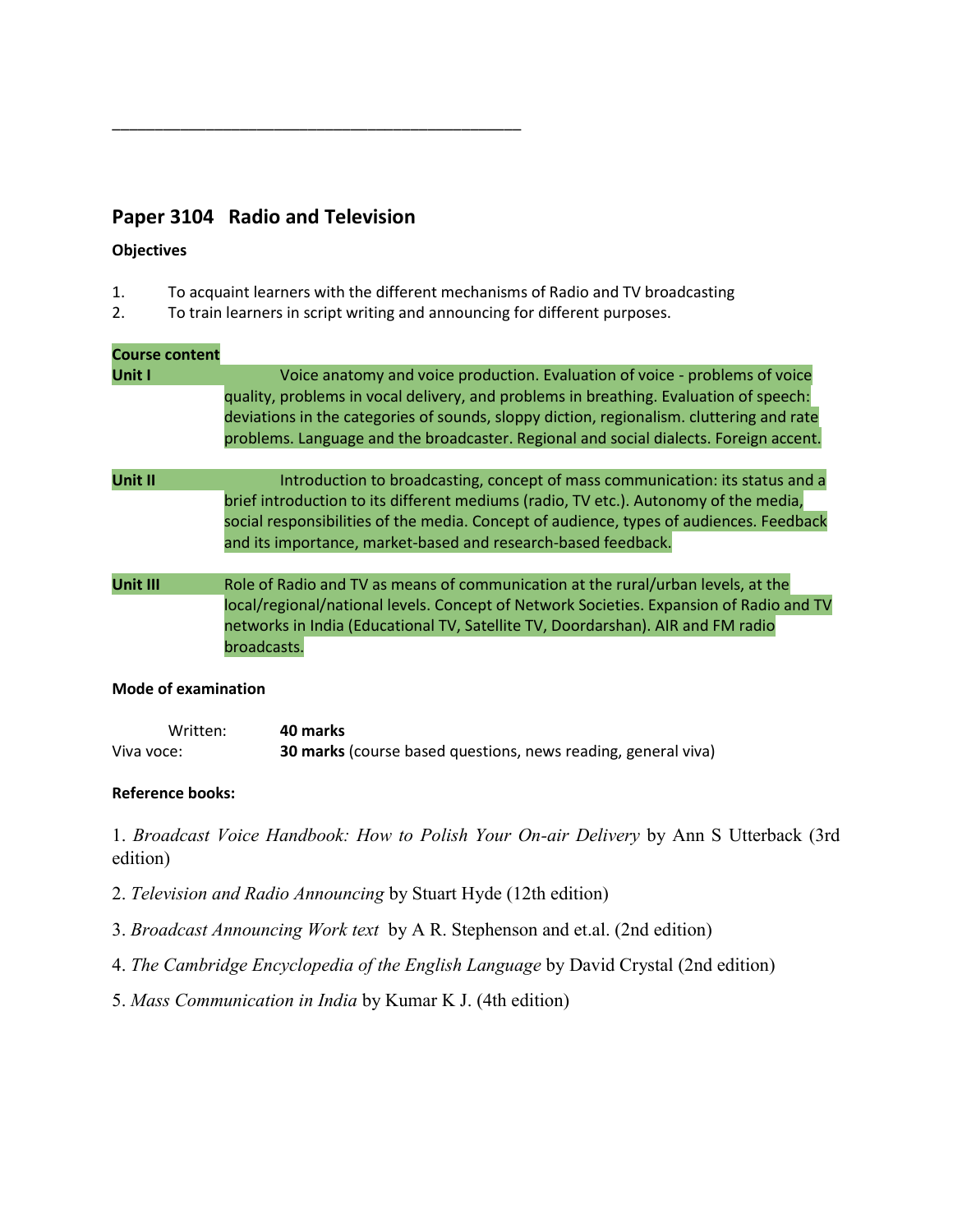# Second Year: Semester IV

# **Paper 4103 Conversational Skills**

### **Course content**

| Unit I          | Introduction to communication, communication and society, need for<br>communication, communication and language, defining communication, types of<br>communication, interpersonal communication, group communication, mass<br>communication, organisational communication, barriers to communication. |
|-----------------|-------------------------------------------------------------------------------------------------------------------------------------------------------------------------------------------------------------------------------------------------------------------------------------------------------|
| <b>Unit II</b>  | Types of interviews. Interview as a means of collecting information. Interview in<br>relation to purpose, situation, interest, and taste. Writing questions for interviews.<br>Conducting/facing an interview. Group discussions.                                                                     |
| <b>Unit III</b> | Theory of anchoring, anchoring at various functions/occasions: inaugural, annual,<br>valedictory, entertainment programme, fashion shows, awards ceremony, etc.                                                                                                                                       |
| <b>Unit IV</b>  | Class presentations, powerpoint presentations (pros and cons).                                                                                                                                                                                                                                        |

### **Mode of examination**

| Written:   | 40 marks                                                                         |
|------------|----------------------------------------------------------------------------------|
| Viva voce: | <b>30 marks</b> (public speaking, debate, ex tempore, presentations, reading and |
|            | listening comprehension)                                                         |

### **Reference books:**

Same as those suggested above for Semester 3.

# **Paper 4104 Radio and Television**

### **Course content**

| Unit I   | Understanding the message. Finding key words, mood, pace, purpose of a<br>script. Communicating the message v/s merely reading the script. Marking the copy.<br>Genuine delivery, style of broadcasting. |
|----------|----------------------------------------------------------------------------------------------------------------------------------------------------------------------------------------------------------|
| Unit II  | Ad-libbing. Aspects of gait, dress sense, grace and demeanour. Nuances:<br>gestures, energy, body language.                                                                                              |
| Unit III | Introduction to New Age Media. Internet, websites, social media (pros and cons),<br>emails, blogs.                                                                                                       |

**Mode of examination**